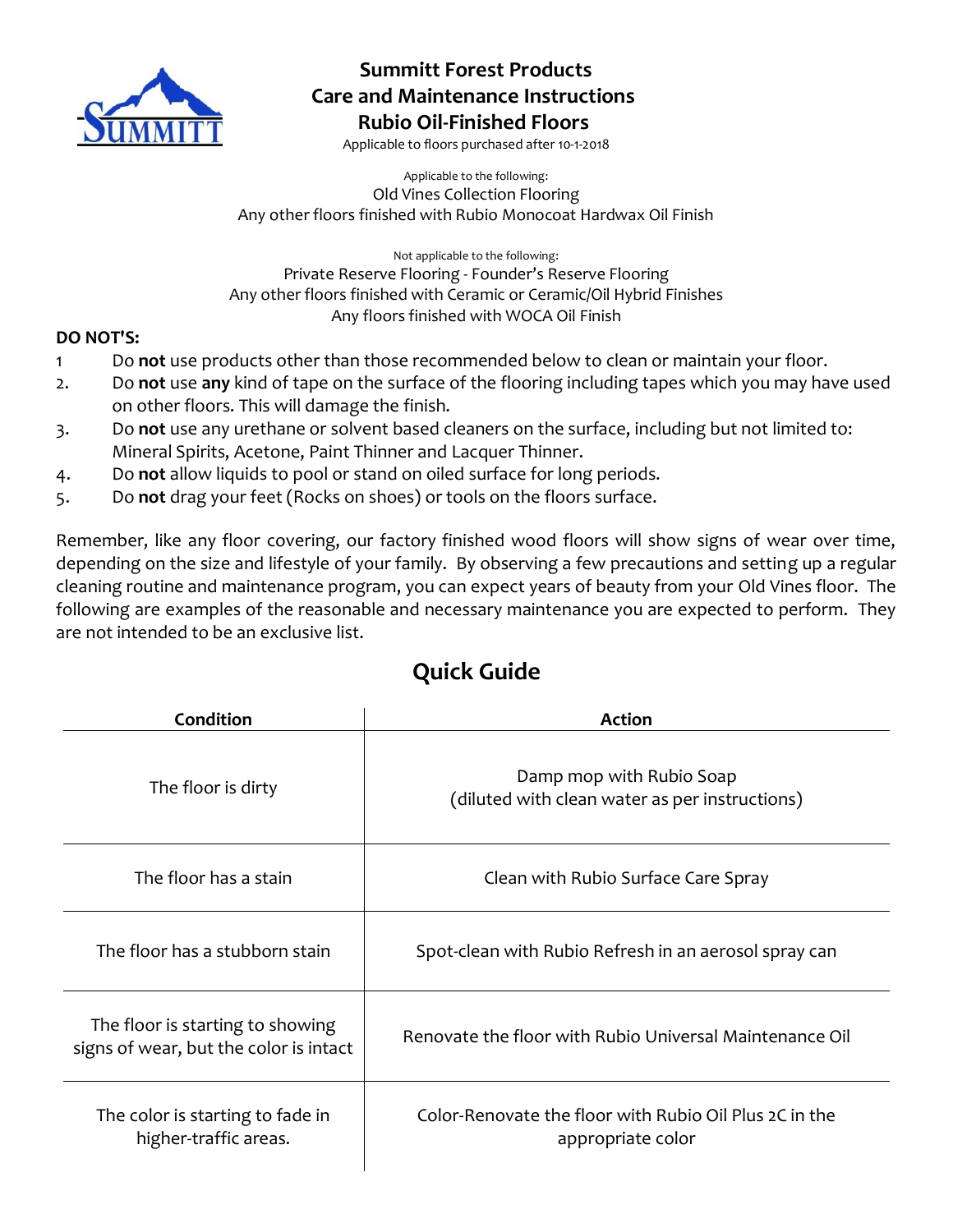# **RUBIO PRODUCT SUMMARY**



|            | To be diluted via dilution control 100 parts clean water to 1 |
|------------|---------------------------------------------------------------|
| Rubio Soap | part Soap.                                                    |



.<br>0,5L

日本学

| Surface Care<br>Spray        | Mixture of 100 parts clean water and 1 part Soap, most<br>commonly used in a spray bottle for the cleaning of spot<br>stains.                                                                          |
|------------------------------|--------------------------------------------------------------------------------------------------------------------------------------------------------------------------------------------------------|
| Refresh                      | Serves two purposes:<br>Excellent at cleaning stubborn stains, especially chewing<br>1.<br>gum;<br>Repairs small areas of damaged finish (i.e. from application<br>2.<br>of a solvent such as acetone) |
| Universal<br>Maintenance Oil | Repairs worn or rough finish where the color is still intact.                                                                                                                                          |
| Oil Plus 2C                  | Re-oils areas of worn or damaged finish with color<br>degradation.                                                                                                                                     |
|                              | Available in over 40 colors. Colors are mixable.                                                                                                                                                       |

Formula will vary according to color of the chosen floor.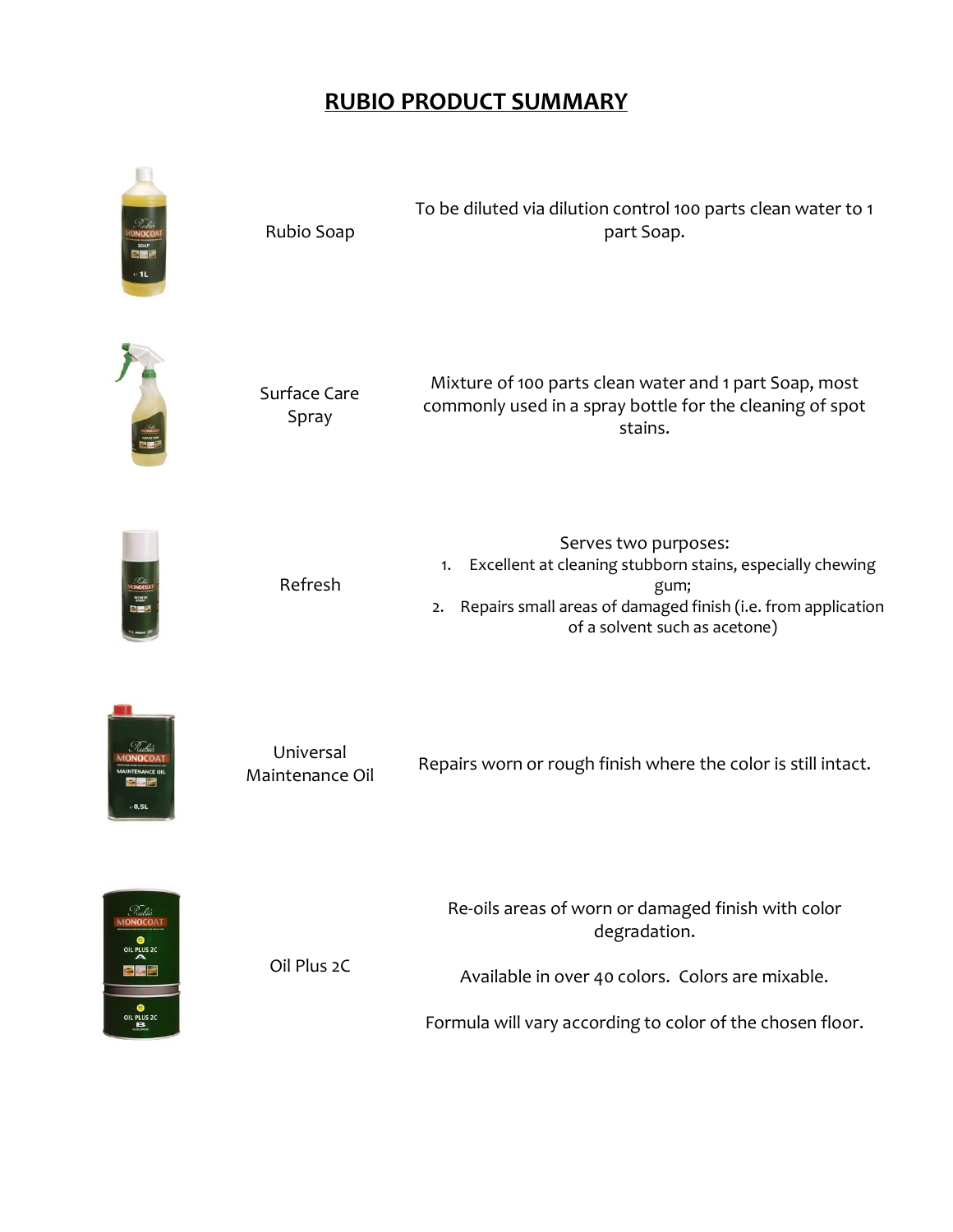## **Spot-Clean with Rubio Surface Care Spray or Rubio Refresh (aerosol version)**

| Frequency:              | As necessary |                    |                                                                |
|-------------------------|--------------|--------------------|----------------------------------------------------------------|
| Materials:              |              |                    | Rubio Surface Care Spray (Rubio Soap diluted 100:1 with water) |
|                         |              |                    | and/or Rubio Refresh (aerosol version)                         |
|                         |              | Terry-cloth towels | Woven nylon scrub pad                                          |
| Surface Care Spray: (1) |              |                    | Dispense from spray bottle;                                    |
|                         |              | (2)                | Rub with terry towel.                                          |
|                         |              |                    | More stubborn stains: scrub with woven nylon pad.              |
| Refresh:                |              | (1)                | Dispense from spray can;                                       |
|                         |              | (2)                | Wait 60-90 seconds;                                            |
|                         |              | (3)                | Rub with terry towel;                                          |
|                         |              | (4)                | Buff very well until dry.                                      |
|                         |              |                    | More stubborn stains: scrub with woven nylon pad.              |

## **Damp-mop with Rubio Soap and water**

| Frequency: | Weekly, or as necessary |                 |                    |
|------------|-------------------------|-----------------|--------------------|
| Materials: | Rubio Soap              | Micro-fiber mop | Terry-cloth towels |

Rubio Soap is a non-residue cleaner that maintains the natural matte finish. Rubio Soap comes concentrated and should be mixed with water.

Instructions:

- 1. Mix this concentrated cleaner with water following the instructions on the label.
- 2. Damp mop the finish/floor using a microfiber or cotton mop. Be careful not to flood the surface the mop should be rung out very well so as to apply the smallest amount of water possible. Under no circumstances should water be allowed to pool or flood.
- 3. For best results, immediately damp mop the floor again with clean water. Be careful not to flood the surface – the mop should be rung out very well so as to apply the smallest amount of water possible. Under no circumstances should water be allowed to pool or flood.
- 4. Allow the floor to dry.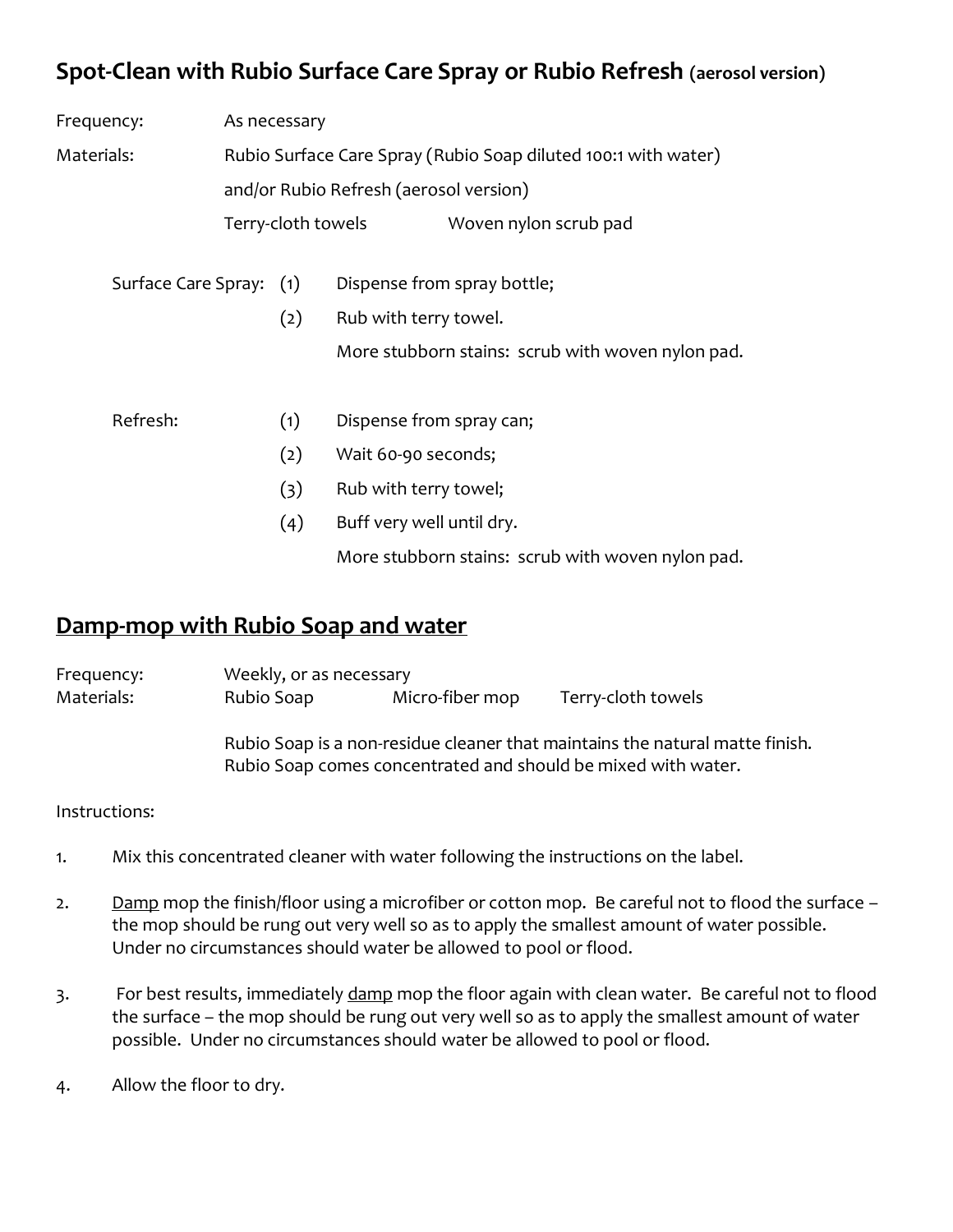## **Renovate with Rubio Universal Maintenance Oil**

| Frequency: | Yearly, or as necessary                                                                         |
|------------|-------------------------------------------------------------------------------------------------|
| Materials: | Rubio Universal Maintenance Oil<br>Low-speed floor buffer with white pads<br>Terry-cloth towels |
| Coverage:  | 1 litre = $+/- 2000$ square feet                                                                |

Universal Maintenance Oil will renew the finish and even out the slight sheen differences caused by variable traffic patterns. Ideally, the entire floor should be treated. However, especially with lightercolored floors, an "every-other" strategy can be used, with high-traffic areas being renovated one year, and all areas, including lower-traffic areas being renovated the next year.

Floor can be walked-on 8 hours after renovation is finished.

- (1) Clean the floor as per the Periodic Cleaning instructions;
- (2) Treat any stubborn spots with Refresh or solvents.

When the floor is clean, we can begin the Oil Renovation process, starting with the perimeter:

- (3) Apply a small amount of oil to any perimeter areas unable to be accessed with the floor buffer;
- (4) Wait until the last of the oil applied has had at least 1 minute reaction time;
- (5) Buff the perimeter with a clean terry towel until very dry to the touch.

Then we can start on the main area of the floor:

- (6) Squirt a small amount of oil, approximately 4 tablespoons, onto the floor;
- (7) Place the buffer with the white pad on top of the oil. Turn on the buffer to spread the oil. Add oil when necessary to coat 100-125 sq. ft;
- (8) Place a clean towel under the buffer, and buff the section dry;
- (9) Repeat until the area being renovated has been coated and buffed dry;
- (10) The floor can be re-set and walked on 6 hours later.

Please keep in mind: Excess oil on the floor will never completely cure. Floor must be buffed until dry to the touch. One liter of oil should renovate 2,000 sq ft+ of flooring. If you are using oil at a greater rate than 2,000 sq ft per liter, then you are using too much.

Oily rags must be handled properly, as improper handling can cause auto-combustion. If maintenance personnel are not familiar with proper handling procedures, please contact Summitt Forest Products for assistance.

NOTE: All floor finishes wear. Rubio Monocoat Oil Finishes are designed to be easily recoated upon first signs of wear. It is important to monitor your floor, and renovate with Universal Maintenance Oil as soon as the finish starts to look hungry, or feel rough, before the color starts to degrade.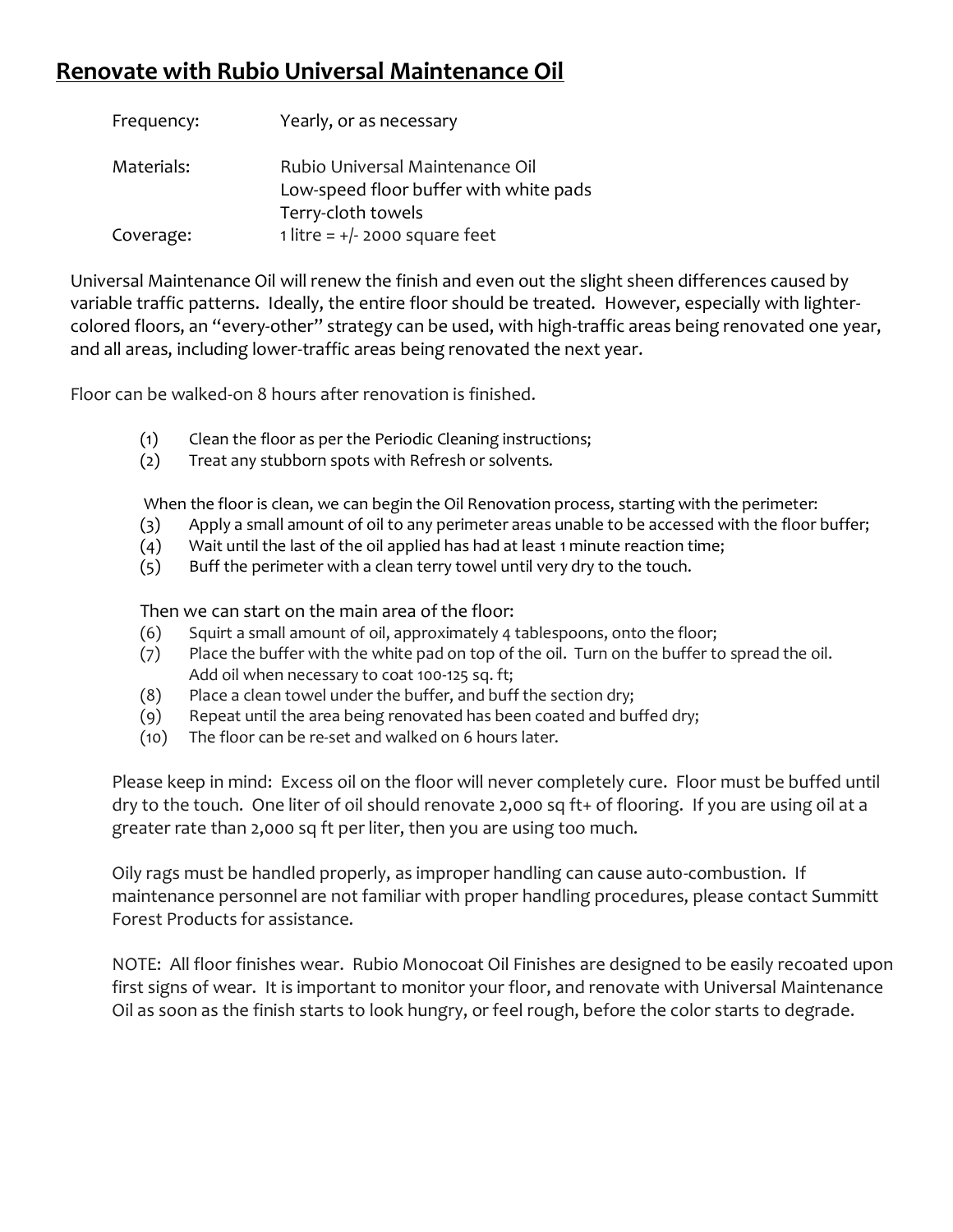## **Color-Renovate with Rubio Oil Plus 2C (in the appropriate color)**

| Frequency: | Yearly, or as necessary                                                               |
|------------|---------------------------------------------------------------------------------------|
| Materials: | Rubio Oil Plus 2C in the appropriate color.<br>Low-speed floor buffer with white pads |
|            | Terry-cloth towels                                                                    |
| Coverage:  | 1 litre = $+/-$ 2000 square feet                                                      |

Oil Plus 2C in the appropriate color mixture will renew the finish, maintain the color, and even out the slight sheen differences caused by variable traffic patterns. Ideally, the entire floor should be treated. However, especially with lighter-colored floors, an "every-other" strategy can be used, with high-traffic areas being renovated one year, and all areas, including lower-traffic areas being renovated the next year.

Floor can be walked-on 8 hours after renovation is finished.

- (1) Clean the floor as per the Periodic Cleaning instructions;
- (2) Treat any stubborn spots with Refresh or solvents.

Mixing the Oil Plus 2C: This two-component oil needs to be mixed (catalyzed) as follows:

- (3) Pour half of the Oil Plus (Part A) into a large bucket.
- (4) Add the Accelerator (Part B) to the remaining half of the Part A in the can. Close the lid and shake very well.
- (5) Add the pre-mixed quantity to the Oil Plus (Part A) in the bucket. Stir until you get a homogeneous mass.

When the floor is clean and the oil has been mixed, we can begin the Oil Renovation process, starting with the perimeter:

- (6) Apply a small amount of oil to any perimeter areas unable to be accessed with the floor buffer;
- (7) Wait until the last of the oil applied has had at least 1 minute reaction time;
- (8) Buff the perimeter with a clean terry towel until very dry to the touch.

Then we can start on the main area of the floor:

- (9) Squirt a small amount of oil, approximately 4 tablespoons, onto the floor;
- (10) Place the buffer with the white pad on top of the oil. Turn on the buffer to spread the oil. Add oil when necessary to coat 100-125 sq. ft;
- (11) Place a clean towel under the buffer, and buff the section dry;
- (12) Repeat until the area being renovated has been coated and buffed dry;
- (13) The floor can be re-set and walked on 6 hours later.

Please keep in mind: Excess oil on the floor will never completely cure. Floor must be buffed until dry to the touch. One liter of oil should renovate 2,000 sq ft+ of flooring. If you are using oil at a greater rate than 2,000 sq ft per liter, then you are using too much.

Oily rags must be handled properly, as improper handling can cause auto-combustion. If maintenance personnel are not familiar with proper handling procedures, please contact Summitt Forest Products for assistance.